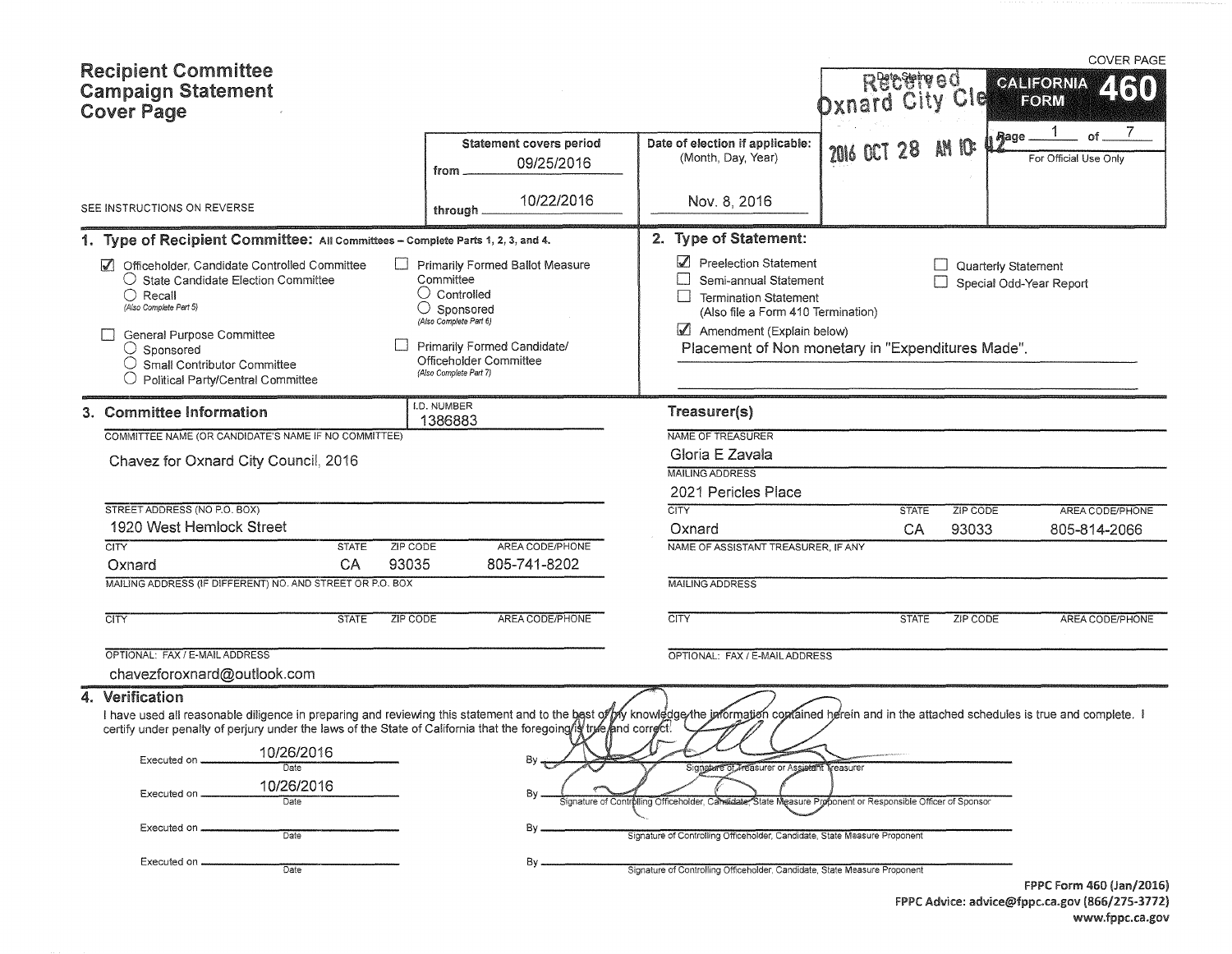

## 5. Officeholder or Candidate Controlled Committee

| NAME OF OFFICEHOLDER OR CANDIDATE                                          |                  |              |            |
|----------------------------------------------------------------------------|------------------|--------------|------------|
| Daniel Chavez Jr.                                                          |                  |              |            |
| OFFICE SOUGHT OR HELD (INCLUDE LOCATION AND DISTRICT NUMBER IF APPLICABLE) |                  |              |            |
| City of Oxnard, Councilmember                                              |                  |              |            |
| RESIDENTIAL/BUSINESS ADDRESS (NO, AND STREET)                              | <b>CITY</b>      | <b>STATE</b> | <b>ZIP</b> |
| 1920 W Hemlock St                                                          | Oxnard, CA 93035 |              |            |

Related Committees Not Included in this Statement: List any committees not included in this statement that are controlled by you or are primarily formed to receive contributions or make expenditures on behalf of your candidacy.

| <b>COMMITTEE NAME</b>    |                              | I.D. NUMBER           |           |
|--------------------------|------------------------------|-----------------------|-----------|
|                          |                              |                       |           |
|                          |                              |                       |           |
|                          |                              |                       |           |
| NAME OF TREASURER        |                              | CONTROLLED COMMITTEE? |           |
|                          |                              | <b>YFS</b>            | <b>NO</b> |
| <b>COMMITTEE ADDRESS</b> | STREET ADDRESS (NO P.O. BOX) |                       |           |

| <b>CITY</b>              | <b>STATE</b>                 | ZIP CODE    | AREA CODE/PHONE       |
|--------------------------|------------------------------|-------------|-----------------------|
| <b>COMMITTEE NAME</b>    |                              | I.D. NUMBER |                       |
| NAME OF TREASURER        |                              |             | CONTROLLED COMMITTEE? |
|                          |                              | <b>YES</b>  | NO.                   |
| <b>COMMITTEE ADDRESS</b> | STREET ADDRESS (NO P.O. BOX) |             |                       |

CITY STATE ZIP CODE AREA CODE/PHONE

## 6. Primarily Formed Ballot Measure Committee

|  | NAME OF BALLOT MEASURE |
|--|------------------------|
|  |                        |

| <b>ETTER</b><br>BALLOT NO. OR L<br>$-1$ | <b>JURISDICTION</b> | SUPPORT<br><b>PPOSE</b> |
|-----------------------------------------|---------------------|-------------------------|
|-----------------------------------------|---------------------|-------------------------|

Identify the controlling officeholder, candidate, or state measure proponent, if any.

NAME OF OFFICEHOLDER, CANDIDATE, OR PROPONENT

| OFFICE SOUGHT OR HELD | DISTRICT NO. IF ANY |
|-----------------------|---------------------|
|                       |                     |
|                       |                     |

7. Primarily Formed Candidate/Officeholder Committee List names of officeholder(s) or candidate(s) for which this committee is primarily formed.

| NAME OF OFFICEHOLDER OR CANDIDATE | OFFICE SOUGHT OR HELD | <b>SUPPORT</b><br>OPPOSE |
|-----------------------------------|-----------------------|--------------------------|
| NAME OF OFFICEHOLDER OR CANDIDATE | OFFICE SOUGHT OR HELD | <b>SUPPORT</b><br>OPPOSE |
| NAME OF OFFICEHOLDER OR CANDIDATE | OFFICE SOUGHT OR HELD | <b>SUPPORT</b><br>OPPOSE |
| NAME OF OFFICEHOLDER OR CANDIDATE | OFFICE SOUGHT OR HELD | <b>SUPPORT</b><br>OPPOSE |

Attach continuation sheets if necessary

FPPC Form 460 (Jan/2016) FPPC Advice: advice@fppc.ca.gov (866/275-3772) www.fppc.ca.gov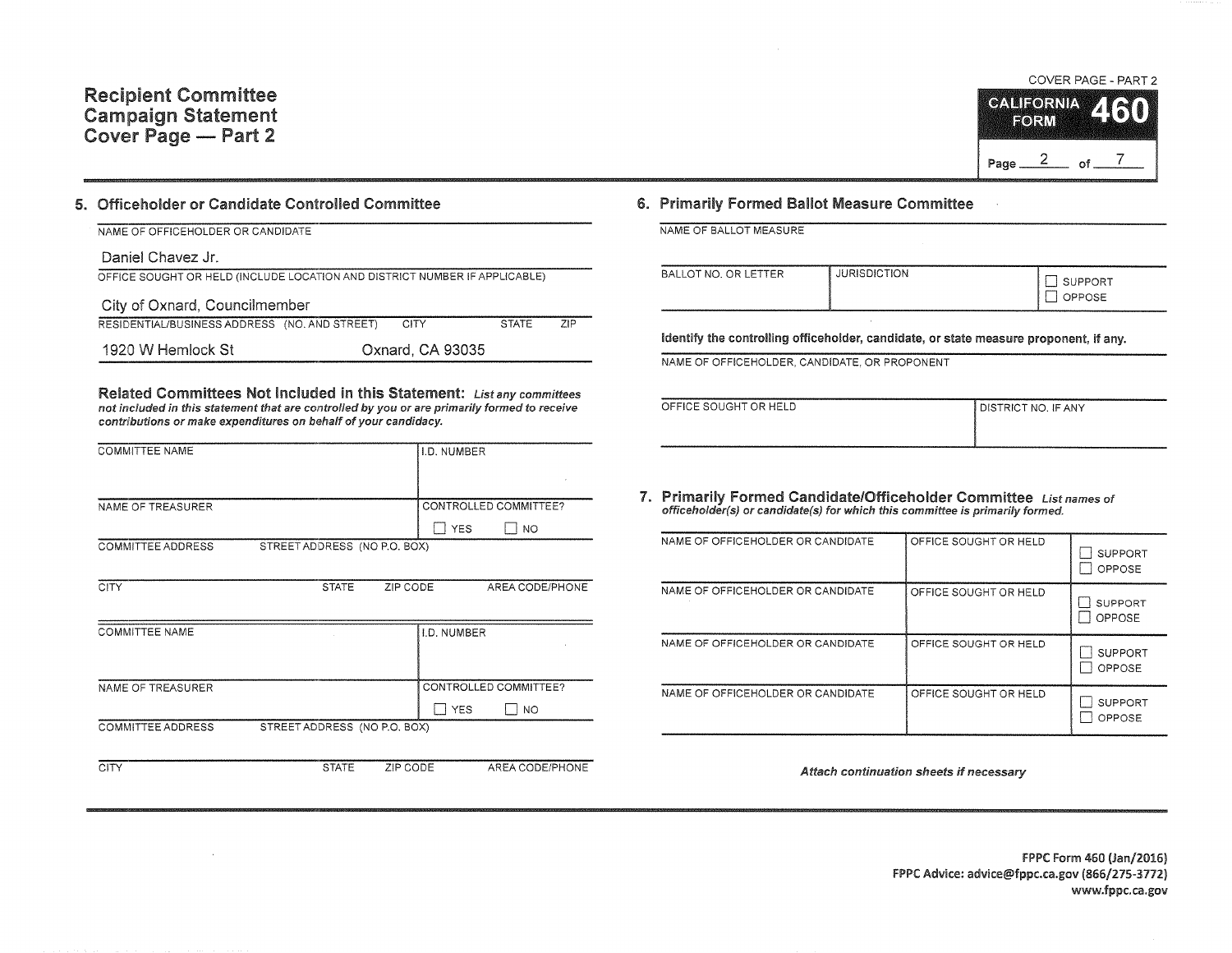| <b>Campaign Disclosure Statement</b>                          |                                               | Amounts may be rounded<br>to whole dollars.                |  |                                                                                                |          |                                            | <b>SUMMARY PAGE</b>                                                                  |
|---------------------------------------------------------------|-----------------------------------------------|------------------------------------------------------------|--|------------------------------------------------------------------------------------------------|----------|--------------------------------------------|--------------------------------------------------------------------------------------|
| <b>Summary Page</b>                                           | Statement covers period<br>09/25/2016<br>from |                                                            |  |                                                                                                |          |                                            | <b>CALIFORNIA</b><br>2160<br>FORM                                                    |
| SEE INSTRUCTIONS ON REVERSE                                   |                                               |                                                            |  |                                                                                                | through  | 10/22/2016                                 | Page $\frac{3}{2}$<br>$-$ of $ 7$                                                    |
| NAME OF FILER                                                 |                                               |                                                            |  |                                                                                                |          |                                            | I.D. NUMBER                                                                          |
| Chavez for Oxnard City Council, 2016                          |                                               |                                                            |  |                                                                                                |          |                                            | 1386883                                                                              |
| <b>Contributions Received</b>                                 |                                               | Column A<br>TOTAL THIS PERIOD<br>(FROM ATTACHED SCHEDULES) |  | Column B<br>CALENDAR YEAR<br>TOTAL TO DATE                                                     |          |                                            | <b>Calendar Year Summary for Candidates</b><br>Running in Both the State Primary and |
|                                                               |                                               | 944.00                                                     |  |                                                                                                | 2,324.00 | <b>General Elections</b>                   |                                                                                      |
|                                                               |                                               | 0.00                                                       |  |                                                                                                | 1,000.00 |                                            | 1/1 through 6/30<br>7/1 to Date                                                      |
|                                                               |                                               | 944.00<br>$\frac{1}{2}$                                    |  |                                                                                                | 3,324.00 | 20. Contributions<br>Received              |                                                                                      |
|                                                               |                                               | 420.00                                                     |  |                                                                                                | 932.00   | 21. Expenditures                           |                                                                                      |
| 5.                                                            |                                               | 1,364.00                                                   |  |                                                                                                | 4,206.00 | Made                                       | $s$ $s$                                                                              |
| <b>Expenditures Made</b>                                      |                                               |                                                            |  |                                                                                                |          | <b>Expenditure Limit Summary for State</b> |                                                                                      |
|                                                               |                                               | 717.00                                                     |  | $\mathbf{C}$                                                                                   | 2,947.00 | Candidates                                 |                                                                                      |
|                                                               |                                               | 0.00 <sub>1</sub>                                          |  |                                                                                                | 0.00     |                                            |                                                                                      |
|                                                               |                                               | 717.00                                                     |  |                                                                                                | 2,947.00 |                                            | 22. Cumulative Expenditures Made*<br>(If Subject to Voluntary Expenditure Limit)     |
|                                                               |                                               | 0.00                                                       |  |                                                                                                | 0.00     | Date of Election                           | Total to Date                                                                        |
|                                                               |                                               | 420.00                                                     |  |                                                                                                | 932.00   | $(mm/dd/\gamma y)$                         |                                                                                      |
|                                                               |                                               | 717.00                                                     |  |                                                                                                | 2,947.00 |                                            | S                                                                                    |
| <b>Current Cash Statement</b>                                 |                                               |                                                            |  |                                                                                                |          |                                            | $S$ and $\sim$                                                                       |
| 12. Beginning Cash Balance  Previous Summary Page, Line 16 \$ |                                               | 150.00                                                     |  | To calculate Column B.                                                                         |          |                                            |                                                                                      |
|                                                               |                                               | 944.00                                                     |  | add amounts in Column                                                                          |          |                                            |                                                                                      |
|                                                               |                                               | 410.00                                                     |  | A to the corresponding<br>amounts from Column B                                                |          | reported in Column B.                      | *Amounts in this section may be different from amounts                               |
|                                                               |                                               | 717.00                                                     |  | of your last report. Some<br>amounts in Column A may                                           |          |                                            |                                                                                      |
|                                                               |                                               | 787.00                                                     |  | be negative figures that                                                                       |          |                                            |                                                                                      |
| If this is a termination statement, Line 16 must be zero.     |                                               |                                                            |  | should be subtracted from<br>previous period amounts. If                                       |          |                                            |                                                                                      |
|                                                               |                                               | 0.00                                                       |  | this is the first report being<br>filed for this calendar year,<br>only carry over the amounts |          |                                            |                                                                                      |
| <b>Cash Equivalents and Outstanding Debts</b>                 |                                               |                                                            |  | from Lines 2, 7, and 9 (if<br>any).                                                            |          |                                            |                                                                                      |
|                                                               | - \$                                          | 0.00                                                       |  |                                                                                                |          |                                            |                                                                                      |
|                                                               | - \$                                          | 0.00                                                       |  |                                                                                                |          |                                            | FPPC Form 460 (Jan/2016)                                                             |
|                                                               |                                               |                                                            |  |                                                                                                |          |                                            | FPPC Advice: advice@fppc.ca.gov (866/275-3772)<br>www.fpnc.ca.gov                    |

| vice: advice@fppc.ca.gov (866/275-3772) |                 |
|-----------------------------------------|-----------------|
|                                         | www.fppc.ca.gov |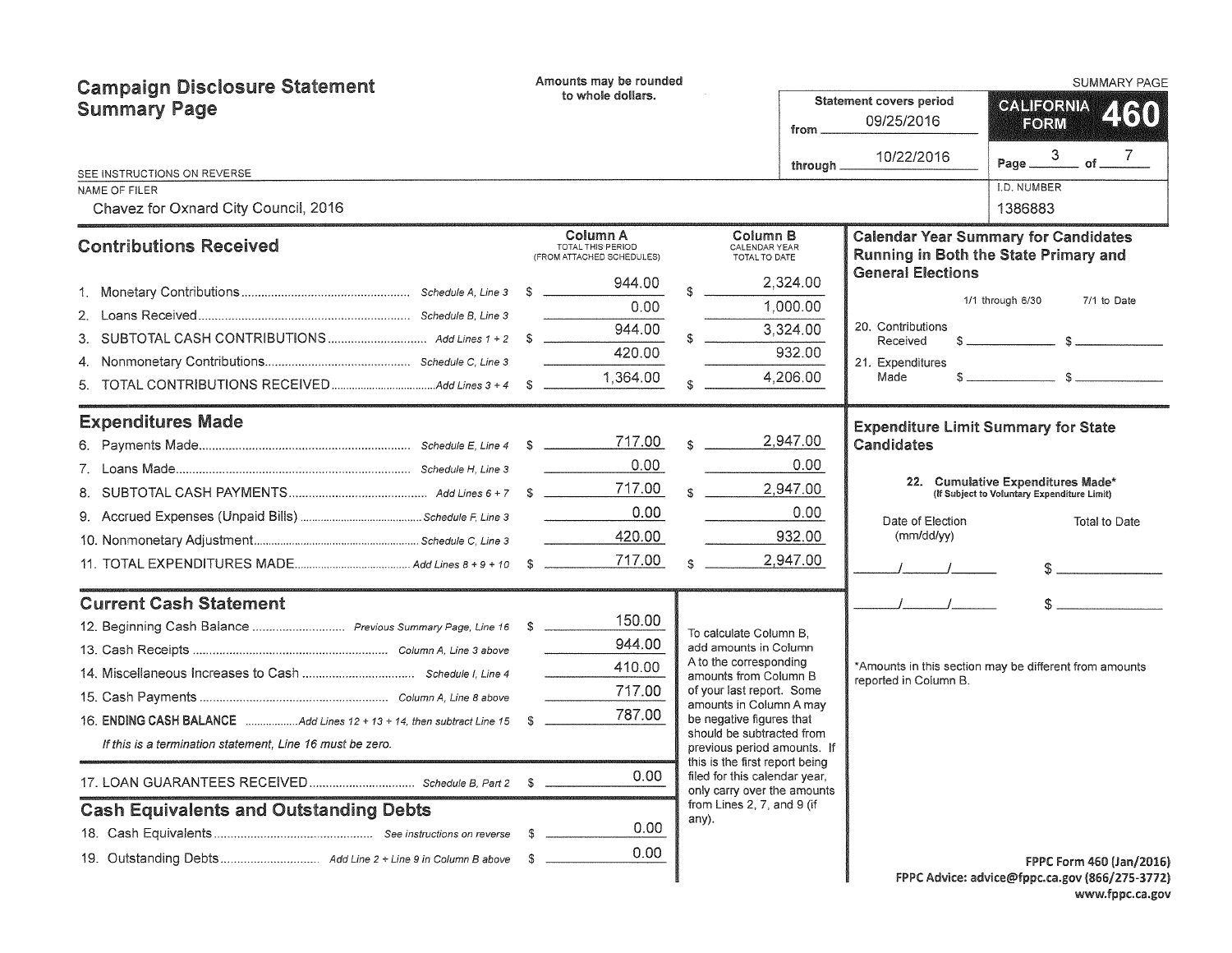| <b>Schedule A</b><br><b>Monetary Contributions Received</b> |                                                                                                                                             |                                                                               | Amounts may be rounded<br>to whole dollars.                                                         | Statement covers period           |                                                           | SCHEDULE A<br><b>CALIFORNIA</b><br>460                                                         |  |  |
|-------------------------------------------------------------|---------------------------------------------------------------------------------------------------------------------------------------------|-------------------------------------------------------------------------------|-----------------------------------------------------------------------------------------------------|-----------------------------------|-----------------------------------------------------------|------------------------------------------------------------------------------------------------|--|--|
|                                                             |                                                                                                                                             |                                                                               |                                                                                                     | from                              | 09/25/2016                                                | FORM                                                                                           |  |  |
| SEE INSTRUCTIONS ON REVERSE                                 |                                                                                                                                             |                                                                               |                                                                                                     | through.                          | 10/22/2016                                                | Page $\frac{4}{\sqrt{7}}$ of $\frac{7}{\sqrt{7}}$                                              |  |  |
| NAME OF FILER                                               | Chavez for Oxnard City Council, 2016                                                                                                        |                                                                               |                                                                                                     |                                   |                                                           | I.D. NUMBER<br>1386883                                                                         |  |  |
| <b>DATE</b><br>RECEIVED                                     | FULL NAME, STREET ADDRESS AND ZIP CODE OF CONTRIBUTOR<br>(IF COMMITTEE, ALSO ENTER I.D. NUMBER)                                             | <b>CONTRIBUTOR</b><br>CODE *                                                  | IF AN INDIVIDUAL, ENTER<br>OCCUPATION AND EMPLOYER<br>(IF SELF-EMPLOYED, ENTER NAME<br>OF BUSINESS) | AMOUNT<br>RECEIVED THIS<br>PERIOD | CUMULATIVE TO DATE<br>CALENDAR YEAR<br>(JAN. 1 - DEC. 31) | PER ELECTION<br>TO DATE<br>(IF REQUIRED)                                                       |  |  |
| 10/02/2016                                                  | Dr. Ruby Durias<br>1710 Ambrose Ave.<br>Oxnard, CA 93035                                                                                    | Ø IND<br>Псом<br>$\Box$ OTH<br>$\square$ PTY<br>$\square$ scc                 | <b>Retired - Educator</b>                                                                           | 100.00                            | 100.00                                                    |                                                                                                |  |  |
| 10/13/2016                                                  | <b>Oxnard Police Officers Association</b><br>251 S. C St<br>Oxnard, CA 93030                                                                | $\square$ IND<br>$\Box$ COM<br>$\mathbb Z$ oth<br>$\Box$ PTY<br>$\square$ scc |                                                                                                     | 500.00                            | 500.00                                                    |                                                                                                |  |  |
| 10/17/2016                                                  | Laura Y Gallardo<br>3131 Isle Way<br>Oxnard, CA 93035                                                                                       | $\n  Z IND\n$<br>$\Box$ COM<br>$\Box$ OTH<br>$\Box$ PTY<br>$\square$ SCC      | <b>Retired - Educator</b>                                                                           | 150.00                            | 150.00                                                    |                                                                                                |  |  |
|                                                             |                                                                                                                                             | $\Box$ IND<br>$\Box$ COM<br>$\Box$ OTH<br>$\Box$ PTY<br>$\square$ scc         |                                                                                                     |                                   |                                                           |                                                                                                |  |  |
|                                                             |                                                                                                                                             | $\square$ IND<br>$\Box$ COM<br>Потн<br>$\square$ PTY<br>$\Box$ SCC            |                                                                                                     |                                   |                                                           |                                                                                                |  |  |
|                                                             |                                                                                                                                             |                                                                               | <b>SUBTOTAL \$</b>                                                                                  | 750.00                            |                                                           |                                                                                                |  |  |
|                                                             | <b>Schedule A Summary</b>                                                                                                                   |                                                                               |                                                                                                     |                                   |                                                           | *Contributor Codes                                                                             |  |  |
|                                                             | 1. Amount received this period - itemized monetary contributions.                                                                           |                                                                               |                                                                                                     | 750.00                            |                                                           | IND - Individual<br>COM - Recipient Committee                                                  |  |  |
|                                                             | 2. Amount received this period - unitemized monetary contributions of less than \$100 \$                                                    |                                                                               |                                                                                                     | 194.00                            |                                                           | (other than PTY or SCC)<br>OTH - Other (e.g., business entity)<br><b>PTY</b> - Political Party |  |  |
|                                                             | 3. Total monetary contributions received this period.<br>(Add Lines 1 and 2. Enter here and on the Summary Page, Column A, Line 1.)TOTAL \$ |                                                                               |                                                                                                     | 944.00                            |                                                           | SCC - Small Contributor Committee                                                              |  |  |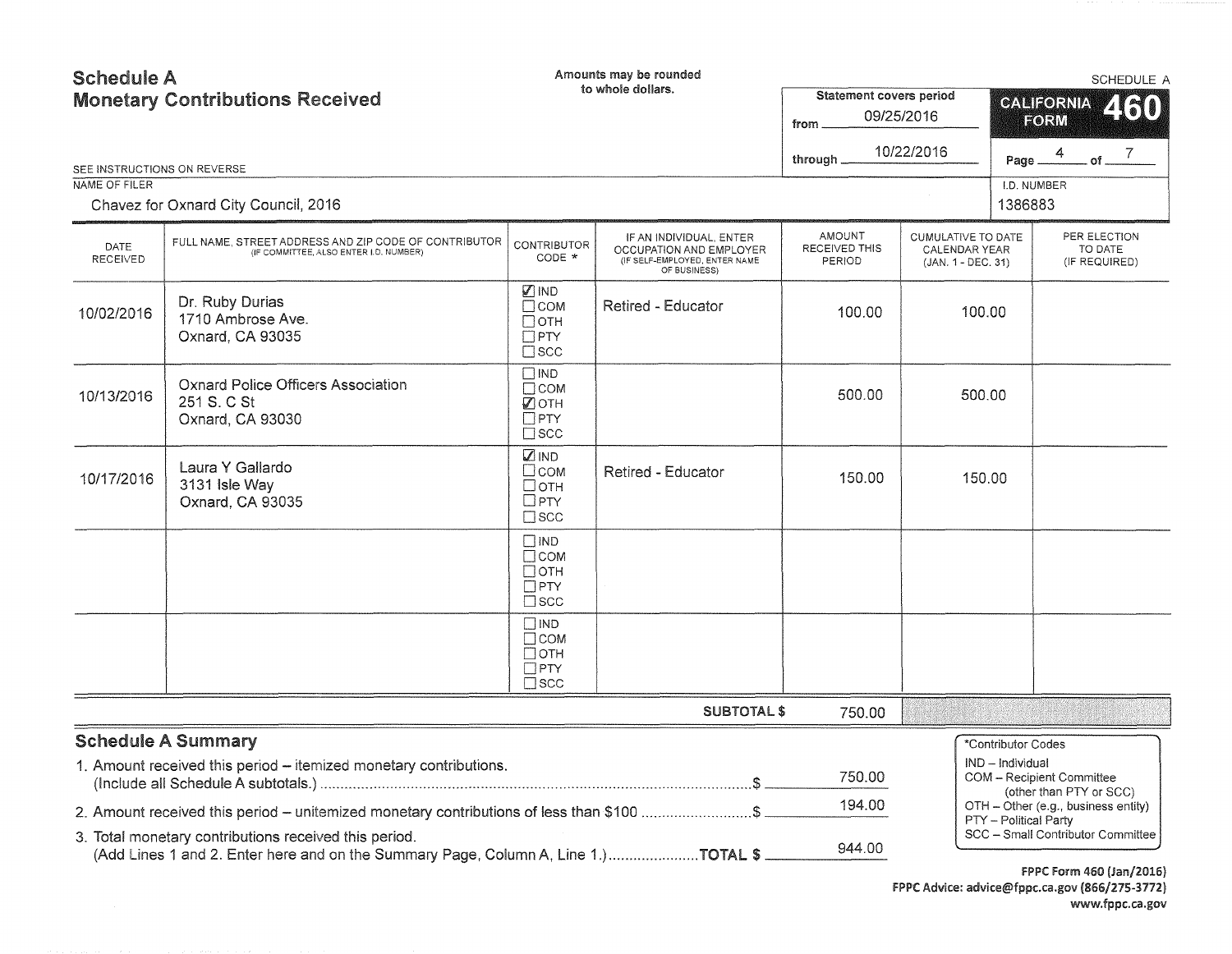| <b>Schedule C</b>              | <b>Nonmonetary Contributions Received</b><br>SEE INSTRUCTIONS ON REVERSE                           |                                                                            | Amounts may be rounded<br>to whole dollars.                                                         |                                                                  | from | <b>Statement covers period</b><br>09/25/2016<br>10/22/2016<br>through |                                                                   | <b>CALIFORNIA</b><br>FORM | SCHEDULE C<br>460<br>Page $\frac{5}{2}$ of $\frac{7}{2}$ |
|--------------------------------|----------------------------------------------------------------------------------------------------|----------------------------------------------------------------------------|-----------------------------------------------------------------------------------------------------|------------------------------------------------------------------|------|-----------------------------------------------------------------------|-------------------------------------------------------------------|---------------------------|----------------------------------------------------------|
| NAME OF FILER                  |                                                                                                    |                                                                            |                                                                                                     |                                                                  |      |                                                                       |                                                                   | I.D. NUMBER               |                                                          |
|                                | Chavez for Oxnard City Council, 2016                                                               |                                                                            |                                                                                                     |                                                                  |      |                                                                       |                                                                   | 1386883                   |                                                          |
| <b>DATE</b><br><b>RECEIVED</b> | FULL NAME, STREET ADDRESS AND<br>ZIP CODE OF CONTRIBUTOR<br>(IF COMMITTEE, ALSO ENTER I.D. NUMBER) | <b>CONTRIBUTOR</b><br>CODE *                                               | IF AN INDIVIDUAL, ENTER<br>OCCUPATION AND EMPLOYER<br>(IF SELF-EMPLOYED, ENTER<br>NAME OF BUSINESS) | DESCRIPTION OF<br>GOODS OR SERVICES                              |      | AMOUNT/<br><b>FAIR MARKET</b><br>VALUE                                | <b>CUMULATIVE TO</b><br>DATE<br>CALENDAR YEAR<br>(JAN 1 - DEC 31) |                           | PER ELECTION<br>TO DATE<br>(IF REQUIRED)                 |
| 09/30/16                       | Rocio Lemus<br>1920 W Hemlock St.<br>Oxnard, CA 93035                                              | $\mathbb Z$ IND<br>$\Box$ COM<br>$\Box$ OTH<br>$\Box$ PTY<br>$\square$ scc | Seasonal Worker                                                                                     | <b>Business Cards,</b><br>Information<br>Flyers and<br>Stickers. |      | 180.00                                                                |                                                                   |                           |                                                          |
| 10/01/16                       | Salomon Lemus<br>1920 W Hemlock St<br>Oxnard, CA 93035                                             | MD <sub>3</sub><br>$\Box$ COM<br>$\Box$ OTH<br>$\Box$ PTY<br>$\square$ scc | Retired                                                                                             | "Chavez 2016"<br><b>T-Shirts</b>                                 |      | 240.00                                                                |                                                                   |                           |                                                          |
|                                |                                                                                                    | $\Box$ IND<br>$\Box$ COM<br>$\Box$ OTH<br>$\Box$ PTY<br>$\square$ scc      |                                                                                                     |                                                                  |      |                                                                       |                                                                   |                           |                                                          |
|                                |                                                                                                    | $\Box$ IND<br>$\Box$ COM<br>$\Box$ OTH<br>$\Box$ PTY<br>$\square$ SCC      |                                                                                                     |                                                                  |      |                                                                       |                                                                   |                           |                                                          |
|                                | Attach additional information on appropriately labeled continuation sheets.                        |                                                                            |                                                                                                     | <b>SUBTOTAL \$</b>                                               |      | 420.00                                                                |                                                                   |                           |                                                          |
|                                |                                                                                                    |                                                                            |                                                                                                     |                                                                  |      |                                                                       |                                                                   |                           |                                                          |

| <b>Schedule C Summary</b>                                                                                                                                         | *Contributor Codes                                                       |
|-------------------------------------------------------------------------------------------------------------------------------------------------------------------|--------------------------------------------------------------------------|
| 1. Amount received this period - itemized nonmonetary contributions.<br>420.00                                                                                    | IND - Individual<br>COM - Recipient Committee<br>(other than PTY or SCC) |
| 2. Amount received this period – unitemized nonmonetary contributions of less than \$100 \$                                                                       | OTH - Other (e.g., business entity)<br>PTY - Political Party             |
| 3. Total nonmonetary contributions received this period.<br>420.00<br>(Add Lines 1 and 2. Enter here and on the Summary Page, Column A, Lines 4 and 10.) TOTAL \$ | SCC - Small Contributor Committee                                        |

FPPC Form 460 (Jan/2016) FPPC Advice: advice@fppc.ca.gov (866/275-3772) www.fppc.ca.gov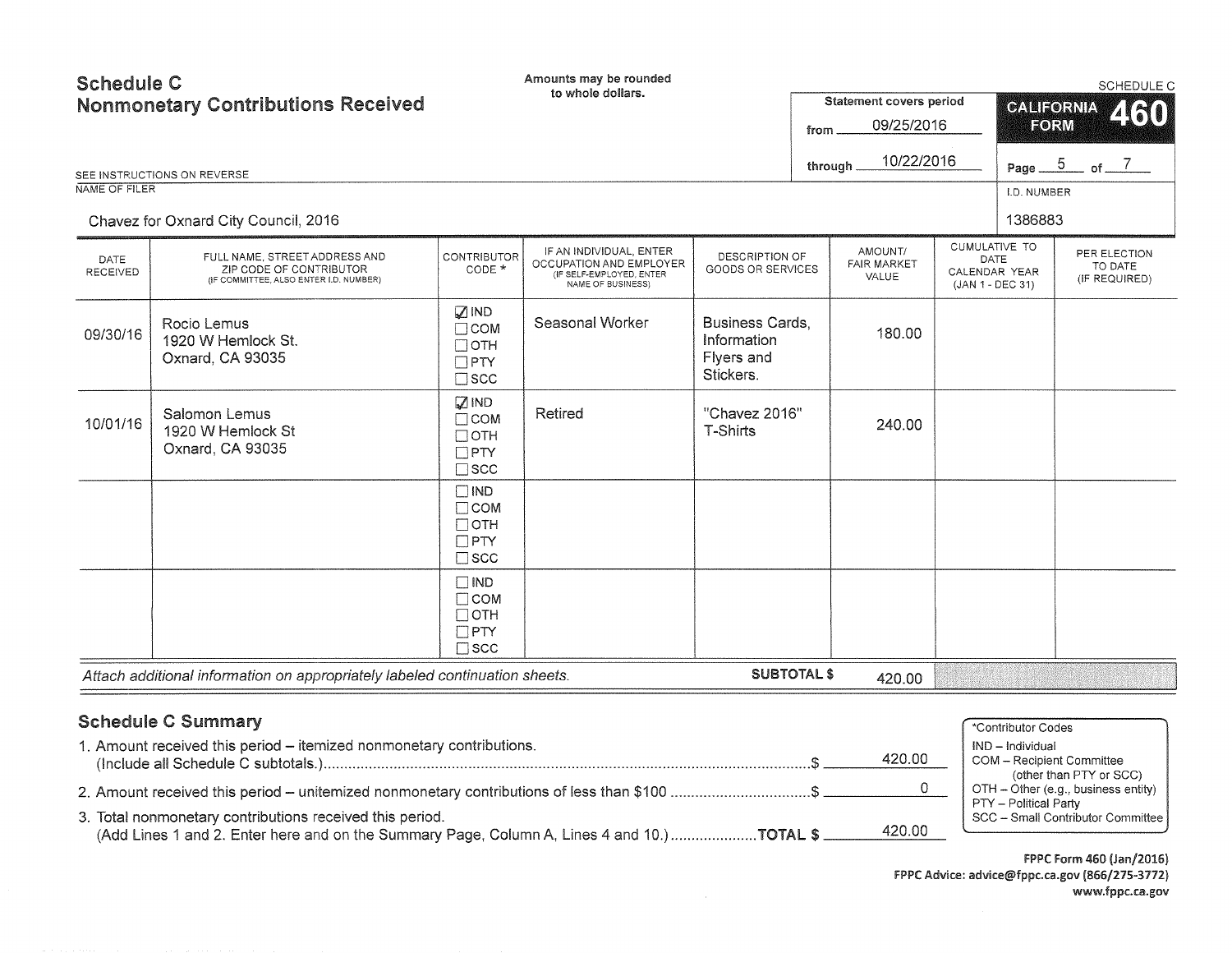| <b>Schedule E</b><br><b>Payments Made</b> | Amounts may be rounded<br>to whole dollars. | Statement covers period                                                                                                                                                                                                                   | SCHEDULE E<br>CALIFORNIA 460 |  |
|-------------------------------------------|---------------------------------------------|-------------------------------------------------------------------------------------------------------------------------------------------------------------------------------------------------------------------------------------------|------------------------------|--|
|                                           |                                             | 09/25/2016<br>from                                                                                                                                                                                                                        | FORM                         |  |
| SEE INSTRUCTIONS ON REVERSE               |                                             | 10/22/2016<br>through                                                                                                                                                                                                                     | Page.                        |  |
| NAME OF FILER                             |                                             |                                                                                                                                                                                                                                           | I.D. NUMBER                  |  |
| Chavez for Oxnard City Council, 2016      |                                             |                                                                                                                                                                                                                                           | 1386883                      |  |
| ______                                    |                                             | $\mathcal{A} = \mathcal{A}$ and the contract of the contract of the contract of the contract of the contract of the contract of the contract of the contract of the contract of the contract of the contract of the contract of the contr |                              |  |

## CODES: ff one of the following codes accurately describes the payment, you may enter the code. Otherwise, describe the payment.

|      | CMP campaign paraphernalia/misc.                                  |     | MBR member communications                     | RAD.       | radio airtime and production costs                        |
|------|-------------------------------------------------------------------|-----|-----------------------------------------------|------------|-----------------------------------------------------------|
|      | CNS campaign consultants                                          |     | MTG meetings and appearances                  | <b>RFD</b> | returned contributions                                    |
|      | CTB contribution (explain nonmonetary)*                           |     | OFC office expenses                           | SAL        | campaign workers' salaries                                |
|      | CVC civic donations                                               | PET | petition circulating                          |            | TEL t.v. or cable airtime and production costs            |
|      | FIL candidate filing/ballot fees                                  |     | PHO phone banks                               |            | TRC candidate travel, lodging, and meals                  |
|      | FND fundraising events                                            |     | POL polling and survey research               |            | TRS staff/spouse travel, lodging, and meals               |
|      | IND independent expenditure supporting/opposing others (explain)* |     | POS postage, delivery and messenger services  | TSF        | transfer between committees of the same candidate/sponsor |
|      | LEG legal defense                                                 |     | PRO professional services (legal, accounting) |            | VOT voter registration                                    |
| LIT. | campaign literature and mailings                                  |     | print ads                                     |            | WEB information technology costs (internet, e-mail)       |

| NAME AND ADDRESS OF PAYEE<br>(IF COMMITTEE, ALSO ENTER I,D, NUMBER)                                  | CODE       | OR<br>DESCRIPTION OF PAYMENT | AMOUNT PAID |
|------------------------------------------------------------------------------------------------------|------------|------------------------------|-------------|
| Knights of Columbus 750<br>632 S. D Street<br>Oxnard, CA 93030                                       | FND.       | <b>Annual Civic Night</b>    | 145.00      |
| Woodland Hills Printing<br>21602 Ventura Blvd.<br>Woodland Hills, CA 91364                           | <b>CMP</b> | Info Flyers                  | 164.00      |
| Woodland Hills Printing<br>21602 Ventura Blvd.<br>Woodland Hills, CA 91364                           | <b>CMP</b> | Info Flyers                  | 283.00      |
| * Payments that are contributions or independent expenditures must also be summarized on Schedule D. |            | <b>SUBTOTAL \$</b>           | 592.00      |

## Schedule E Summary

|                                                                                                                             | 592.00 |  |
|-----------------------------------------------------------------------------------------------------------------------------|--------|--|
|                                                                                                                             | 125.00 |  |
|                                                                                                                             |        |  |
| 4. Total payments made this period. (Add Lines 1, 2, and 3. Enter here and on the Summary Page, Column A, Line 6.) TOTAL \$ |        |  |